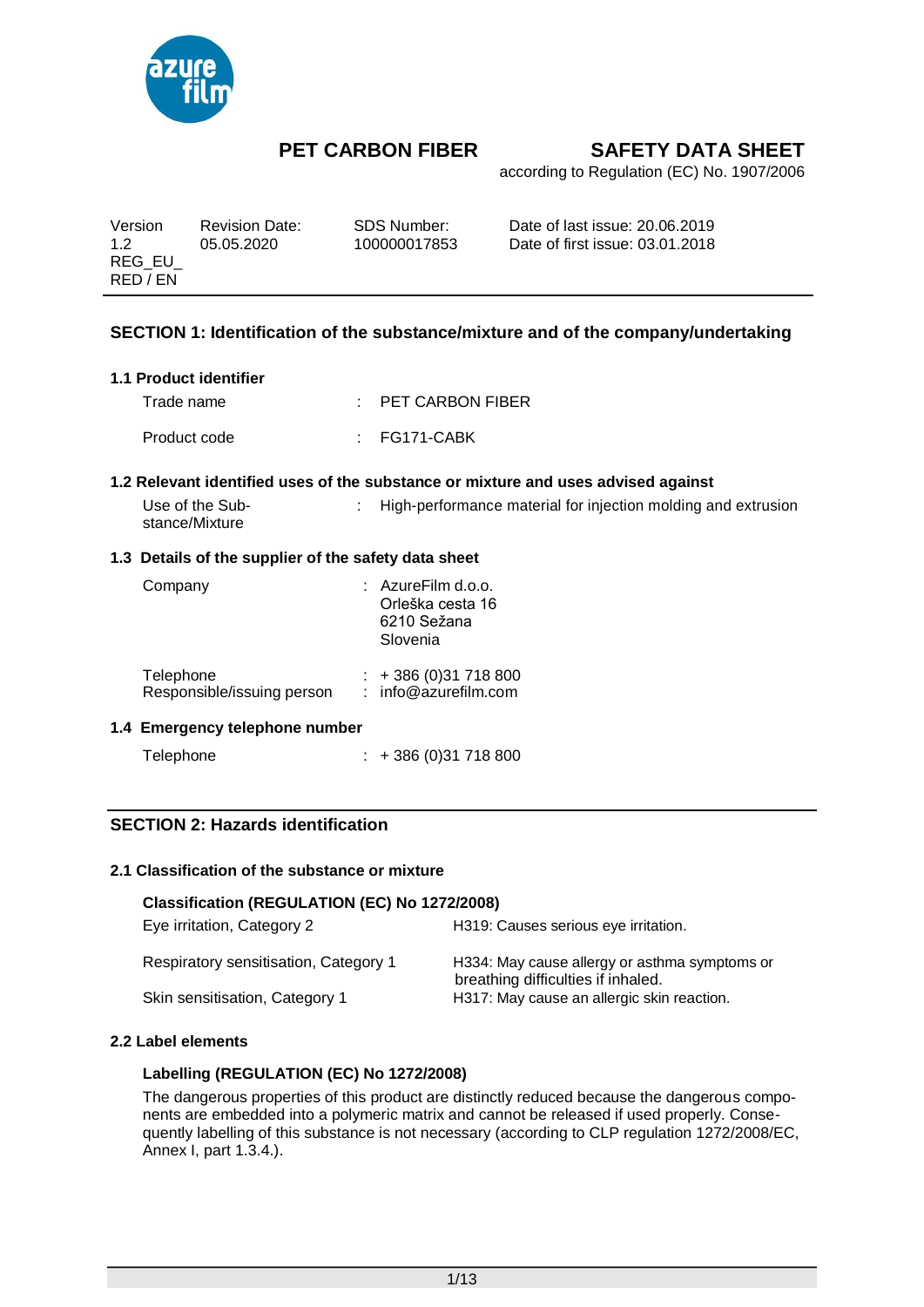

according to Regulation (EC) No. 1907/2006

| <b>Revision Date:</b><br>05.05.2020 |                                   |                                  |      | Date of last issue: 20.06.2019<br>Date of first issue: 03.01.2018 |                                                                                                                                                                                                                                                                                                                                                                                                                                                                                                                                                                                     |
|-------------------------------------|-----------------------------------|----------------------------------|------|-------------------------------------------------------------------|-------------------------------------------------------------------------------------------------------------------------------------------------------------------------------------------------------------------------------------------------------------------------------------------------------------------------------------------------------------------------------------------------------------------------------------------------------------------------------------------------------------------------------------------------------------------------------------|
| Hazard pictograms                   |                                   |                                  |      |                                                                   |                                                                                                                                                                                                                                                                                                                                                                                                                                                                                                                                                                                     |
|                                     |                                   |                                  |      |                                                                   |                                                                                                                                                                                                                                                                                                                                                                                                                                                                                                                                                                                     |
| Hazard statements                   |                                   | H319<br>H334                     |      |                                                                   |                                                                                                                                                                                                                                                                                                                                                                                                                                                                                                                                                                                     |
| Precautionary statements            |                                   | <b>Prevention:</b>               |      |                                                                   |                                                                                                                                                                                                                                                                                                                                                                                                                                                                                                                                                                                     |
|                                     |                                   | P <sub>261</sub><br>P280<br>P284 |      |                                                                   |                                                                                                                                                                                                                                                                                                                                                                                                                                                                                                                                                                                     |
|                                     |                                   |                                  |      |                                                                   |                                                                                                                                                                                                                                                                                                                                                                                                                                                                                                                                                                                     |
|                                     |                                   |                                  |      |                                                                   |                                                                                                                                                                                                                                                                                                                                                                                                                                                                                                                                                                                     |
|                                     | REG EU<br>RED / EN<br>Signal word |                                  | H317 | <b>SDS Number:</b><br>100000017853<br>Danger<br><b>Response:</b>  | May cause an allergic skin reaction.<br>Causes serious eye irritation.<br>May cause allergy or asthma symptoms or breathing<br>difficulties if inhaled.<br>Avoid breathing dust/ fume/ gas/ mist/ vapours/ spray.<br>Wear protective gloves/ eye protection/ face protection.<br>Wear respiratory protection.<br>P304 + P340 IF INHALED: Remove person to fresh air and<br>keep comfortable for breathing.<br>P333 + P313 If skin irritation or rash occurs: Get medical<br>advice/ attention.<br>P342 + P311 If experiencing respiratory symptoms: Call a<br>POISON CENTER/doctor. |

Hazardous components which must be listed on the label: benzene-1,2:4,5-tetracarboxylic dianhydride

#### **2.3 Other hazards**

This substance/mixture contains no components considered to be either persistent, bioaccumulative and toxic (PBT), or very persistent and very bioaccumulative (vPvB) at levels of 0.1% or higher.

The hazards of this product are significantly reduced since the hazardous material/s is/are enclosed in a polymer matrix and when used as directed will not be released.

#### **SECTION 3: Composition/information on**

#### **ingredients 3.2 Mixtures**

#### **Components**

| Chemical name                   | CAS-No.                    | Classification      | Concentration |
|---------------------------------|----------------------------|---------------------|---------------|
|                                 | EC-No.                     |                     | (% w/w)       |
|                                 | Index-No.                  |                     |               |
|                                 | <b>Registration number</b> |                     |               |
| benzene-1,2:4,5-tetracarboxylic | 89-32-7                    | Eye Dam. 1; H318    | $> = 1 - 3$   |
| dianhydride                     | 201-898-9                  | Resp. Sens. 1; H334 |               |
|                                 | 607-098-00-X               | Skin Sens. 1; H317  |               |
|                                 | 01-2120755188-46           |                     |               |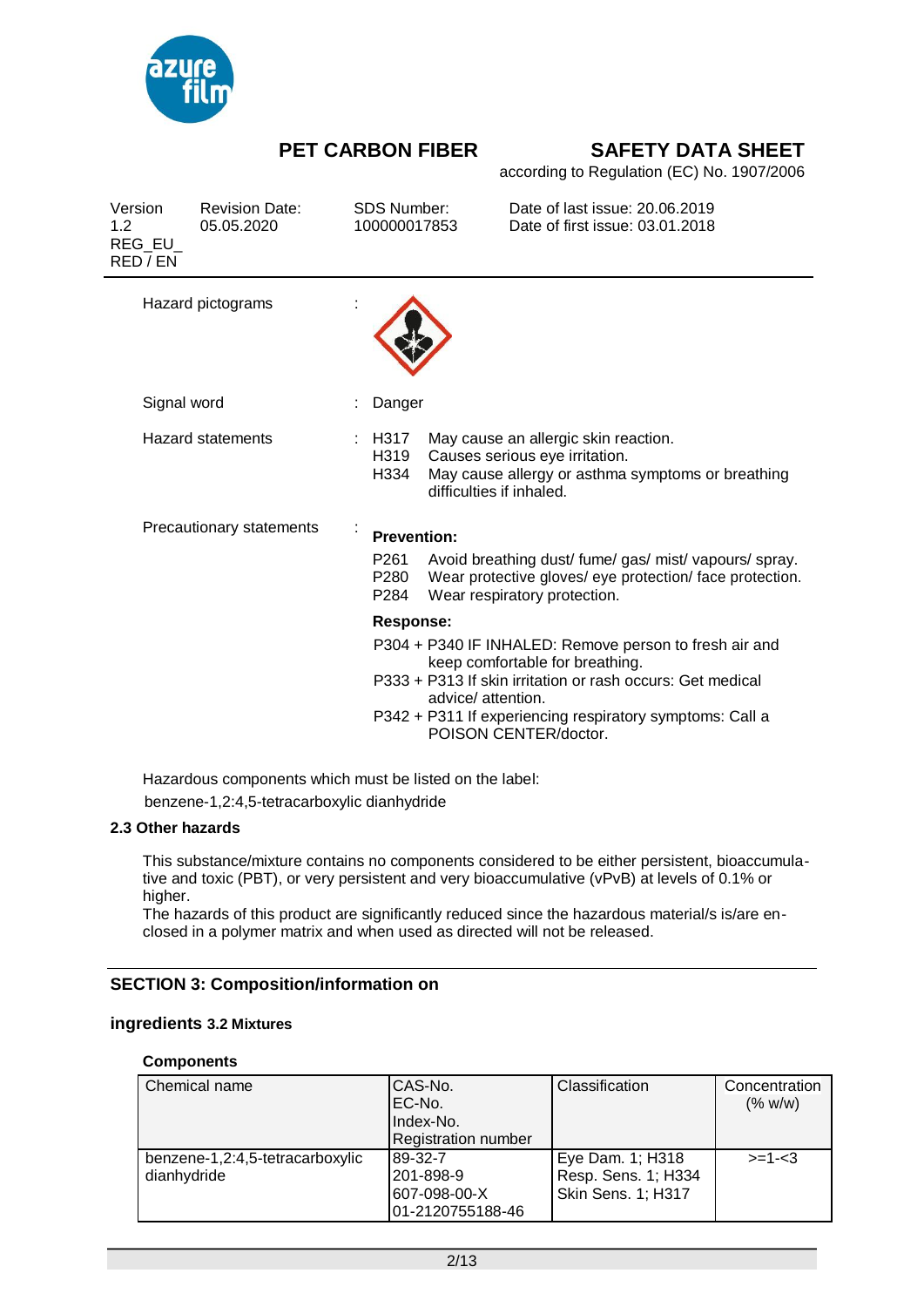

according to Regulation (EC) No. 1907/2006

| Version            | <b>Revision Date:</b> | SDS Number:  | Date of last issue: 20.06.2019  |
|--------------------|-----------------------|--------------|---------------------------------|
| 12                 | 05.05.2020            | 100000017853 | Date of first issue: 03.01.2018 |
| REG EU<br>RED / EN |                       |              |                                 |

For explanation of abbreviations see section 16.

### **SECTION 4: First aid measures**

| 4.1 Description of first aid measures   |                                                                                                                                                                                                                       |
|-----------------------------------------|-----------------------------------------------------------------------------------------------------------------------------------------------------------------------------------------------------------------------|
| General advice                          | : Move out of dangerous area.<br>Never give anything by mouth to an unconscious person.<br>If unconscious, place in recovery position and seek medical<br>advice.<br>Give oxygen or artificial respiration if needed. |
| If inhaled                              | : Move to fresh air.<br>Get medical attention.                                                                                                                                                                        |
| In case of skin contact                 | : Do NOT use solvents or thinners.<br>Wash off with soap and water.<br>Get medical attention.                                                                                                                         |
| In case of eye contact                  | : Rinse thoroughly with plenty of water for at least 15 minutes<br>and consult a physician.<br>Keep eye wide open while rinsing.                                                                                      |
| If swallowed                            | : Get medical attention.                                                                                                                                                                                              |
|                                         | 4.2 Most important symptoms and effects, both acute and delayed                                                                                                                                                       |
| Symptoms                                | : No information available.                                                                                                                                                                                           |
|                                         | 4.3 Indication of any immediate medical attention and special treatment needed                                                                                                                                        |
| Treatment                               | : No information available.                                                                                                                                                                                           |
| <b>SECTION 5: Firefighting measures</b> |                                                                                                                                                                                                                       |
| 5.1 Extinguishing media                 |                                                                                                                                                                                                                       |
| Suitable extinguishing media :          | Use extinguishing measures that are appropriate to local cir-<br>cumstances and the surrounding environment.<br>Use water spray, alcohol-resistant foam, dry chemical or car-<br>bon dioxide.                         |

Unsuitable extinguishing : High volume water jet media

#### **5.2 Special hazards arising from the substance or mixture**

| Specific hazards during fire-<br>fighting |  | Avoid generating dust; fine dust dispersed in air in sufficient<br>concentrations, and in the presence of an ignition source is a |
|-------------------------------------------|--|-----------------------------------------------------------------------------------------------------------------------------------|
|                                           |  | potential dust explosion hazard.                                                                                                  |
|                                           |  | Do not use a solid water stream as it may scatter and spread                                                                      |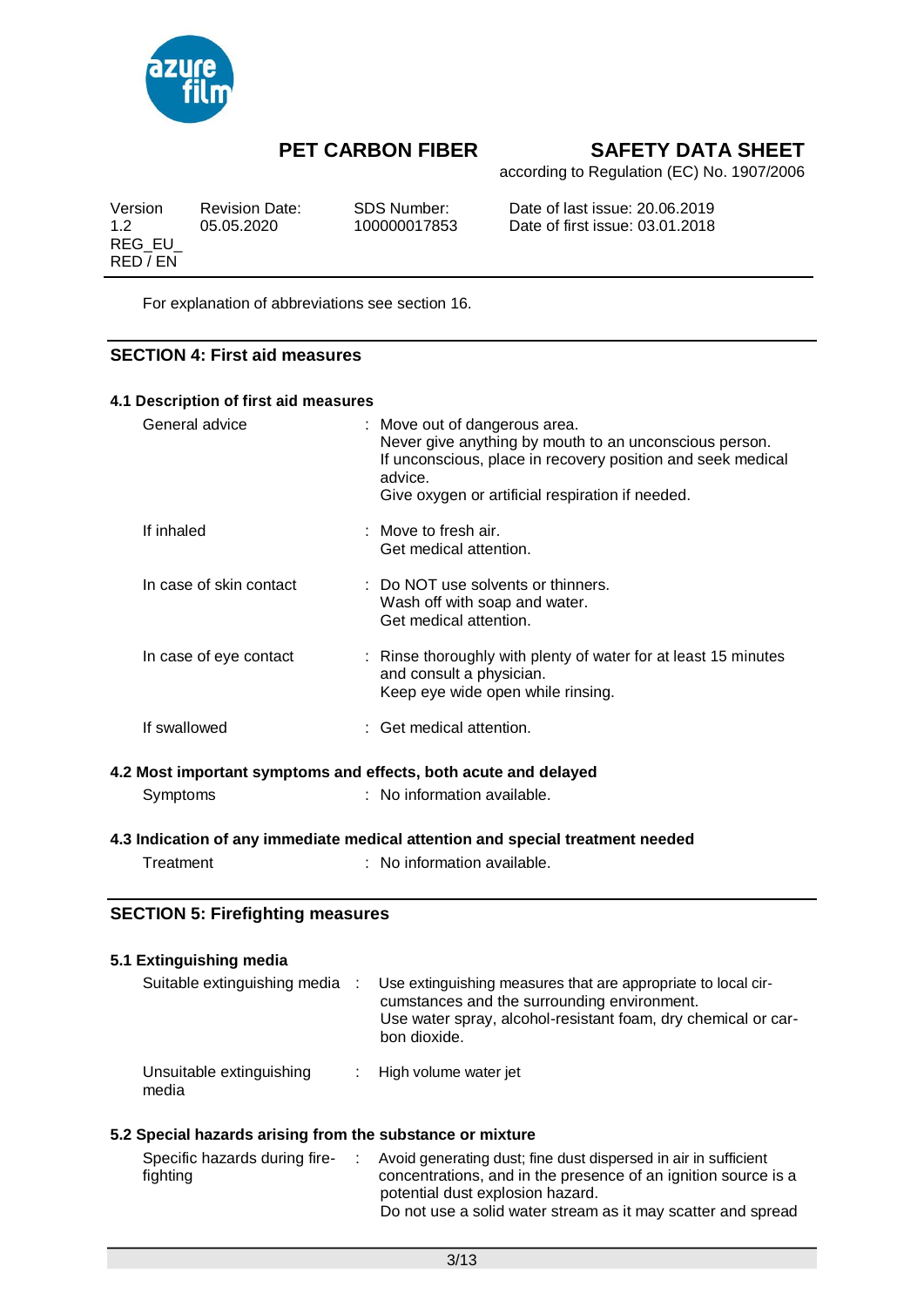

according to Regulation (EC) No. 1907/2006

| Version<br>1.2 | REG_EU_<br>RED / EN                  | <b>Revision Date:</b><br>05.05.2020 | <b>SDS Number:</b><br>100000017853                       | Date of last issue: 20.06.2019<br>Date of first issue: 03.01.2018                                                                                                                                                           |
|----------------|--------------------------------------|-------------------------------------|----------------------------------------------------------|-----------------------------------------------------------------------------------------------------------------------------------------------------------------------------------------------------------------------------|
|                |                                      |                                     | fire.<br>fire/high temperature.                          | Build-up of dangerous/toxic fumes possible in cases of                                                                                                                                                                      |
|                | Hazardous combustion prod- :<br>ucts |                                     | bons (smoke).<br>Sulphur compounds<br>Aldehydes<br>Acids | Carbon monoxide, carbon dioxide and unburned hydrocar-                                                                                                                                                                      |
|                |                                      | 5.3 Advice for firefighters         |                                                          |                                                                                                                                                                                                                             |
|                | for firefighters                     | Special protective equipment :      | paratus.                                                 | Exposure to decomposition products may be a hazard to<br>health. In the event of fire, wear self-contained breathing ap-                                                                                                    |
|                |                                      | Further information                 |                                                          | Use extinguishing measures that are appropriate to local cir-<br>cumstances and the surrounding environment.<br>Use water spray to cool unopened containers.<br>In the event of fire and/or explosion do not breathe fumes. |

### **SECTION 6: Accidental release measures**

#### **6.1 Personal precautions, protective equipment and emergency procedures**

| Personal precautions | Ensure adequate ventilation.<br>Use personal protective equipment.<br>Avoid dust formation.<br>Avoid contact with skin, eyes and clothing.<br>Avoid breathing dust.<br>Avoid inhalation of vapour or mist.<br>Contaminated surfaces will be extremely slippery.<br>Treat recovered material as described in the section "Disposal<br>considerations". |
|----------------------|-------------------------------------------------------------------------------------------------------------------------------------------------------------------------------------------------------------------------------------------------------------------------------------------------------------------------------------------------------|
|----------------------|-------------------------------------------------------------------------------------------------------------------------------------------------------------------------------------------------------------------------------------------------------------------------------------------------------------------------------------------------------|

### **6.2 Environmental precautions**

| Environmental precautions | : Should not be released into the environment.           |
|---------------------------|----------------------------------------------------------|
|                           | Do not allow contact with soil, surface or ground water. |
|                           | Avoid dispersal of dust in the air (i.e., clearing dust  |
|                           | surfaces with compressed air).                           |

#### **6.3 Methods and material for containment and cleaning up**

| Methods for cleaning up |  | Sweep up or vacuum up spillage and collect in suitable con-<br>tainer for disposal.<br>Avoid dispersal of dust in the air (i.e., clearing dust surfaces<br>with compressed air).<br>Avoid dust formation. |
|-------------------------|--|-----------------------------------------------------------------------------------------------------------------------------------------------------------------------------------------------------------|
|-------------------------|--|-----------------------------------------------------------------------------------------------------------------------------------------------------------------------------------------------------------|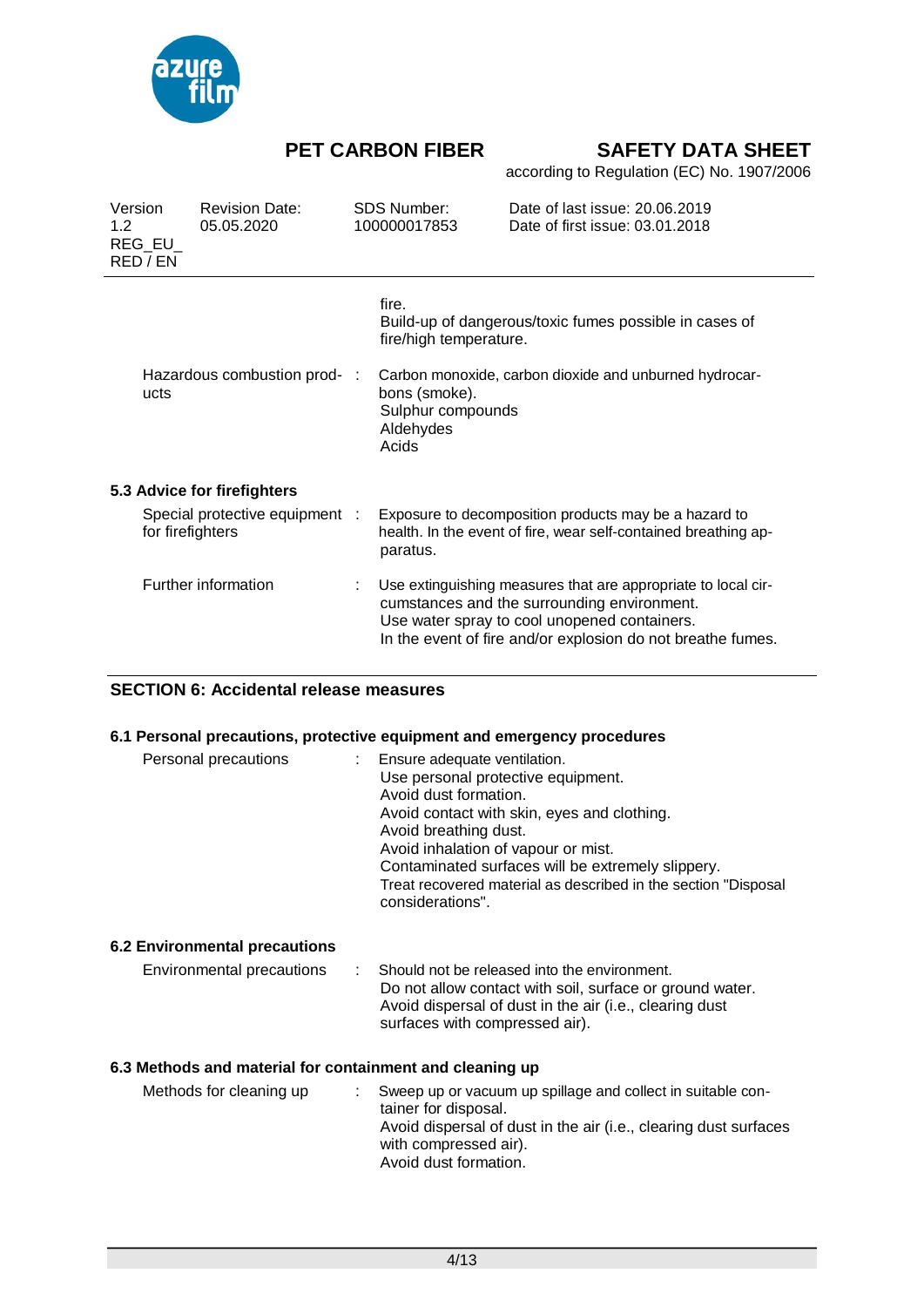

according to Regulation (EC) No. 1907/2006

| Version            | <b>Revision Date:</b> | SDS Number:  | Date of last issue: 20.06.2019  |
|--------------------|-----------------------|--------------|---------------------------------|
| 12                 | 05.05.2020            | 100000017853 | Date of first issue: 03.01.2018 |
| REG EU<br>RED / EN |                       |              |                                 |

### **6.4 Reference to other sections**

For personal protection see section 8., For disposal considerations see section 13.

### **SECTION 7: Handling and storage**

| 7.1 Precautions for safe handling                  |                                                                                                                                                                                                                                                                                                                                                                                     |
|----------------------------------------------------|-------------------------------------------------------------------------------------------------------------------------------------------------------------------------------------------------------------------------------------------------------------------------------------------------------------------------------------------------------------------------------------|
| Advice on safe handling                            | : Provide for appropriate exhaust ventilation and dust collection<br>at machinery.<br>The material can accumulate static charge and can therefore<br>cause electrical ignition.<br>Minimize dust generation and accumulation.<br>Dust must be collected and disposed of carefully.<br>Wear personal protective equipment.<br>Do not breathe vapours/dust.                           |
| Advice on protection against<br>fire and explosion | : Take measures to prevent the build up of electrostatic charge.<br>During processing, dust may form explosive mixture in air.<br>Keep away from heat and sources of ignition.<br>Normal measures for preventive fire protection.                                                                                                                                                   |
| Hygiene measures                                   | : Handle in accordance with good industrial hygiene and safety<br>practice.<br>Avoid contact with skin, eyes and clothing.<br>Wash hands before breaks and immediately after handling the<br>product.<br>Regular cleaning of equipment, work area and clothing.<br>Keep away from food and drink.<br>General industrial hygiene practice.<br>When using do not eat, drink or smoke. |

#### **7.2 Conditions for safe storage, including any incompatibilities**

| Requirements for storage<br>areas and containers | : Keep containers tightly closed in a dry, cool and well-<br>ventilated place.                       |
|--------------------------------------------------|------------------------------------------------------------------------------------------------------|
| Further information on stor-<br>age conditions   | : Keep away from heat and sources of ignition.<br>Keep away from direct sunlight.<br>Avoid moisture. |
| Advice on common storage                         | Keep away from food, drink and animal feedingstuffs.                                                 |
| Storage class (TRGS 510)                         | 11, Combustible Solids                                                                               |
| 7.3 Specific end use(s)                          |                                                                                                      |
| Specific use(s)                                  | : For further information, refer to the product technical data<br>sheet.                             |
|                                                  |                                                                                                      |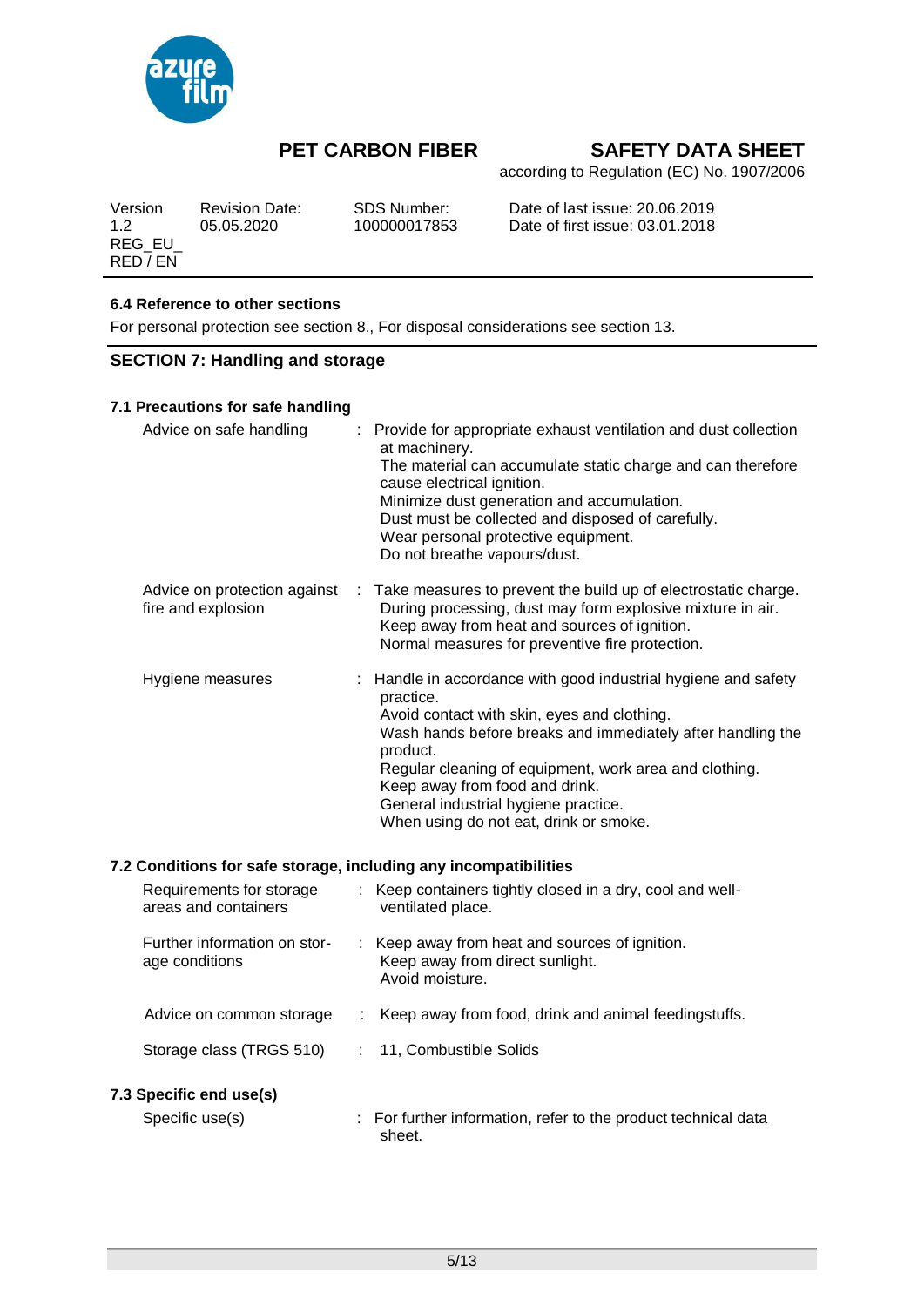

according to Regulation (EC) No. 1907/2006

| Version  | <b>Revision Date:</b> | SDS Number:  | Date of last issue: 20.06.2019  |
|----------|-----------------------|--------------|---------------------------------|
| 12       | 05.05.2020            | 100000017853 | Date of first issue: 03.01.2018 |
| REG EU   |                       |              |                                 |
| RED / EN |                       |              |                                 |

## **SECTION 8: Exposure controls/personal protection**

#### **8.1 Control parameters**

#### **Derived No Effect Level (DNEL) according to Regulation (EC) No. 1907/2006:**

| Substance name | End Use               | Exposure routes | <b>Potential health ef-</b><br>fects | Value              |  |
|----------------|-----------------------|-----------------|--------------------------------------|--------------------|--|
| Carbon black   | <b>Workers</b>        | Inhalation      |                                      | $2 \text{ ma/m}$ 3 |  |
| Remarks:       | DNEL (long-term rep.) |                 |                                      |                    |  |

#### **8.2 Exposure controls**

#### **Engineering measures**

Provide sufficient air exchange and/or exhaust in work rooms. Handle product only in closed system or provide appropriate exhaust ventilation at machinery. Apply measures to prevent dust explosions.

| Personal protective equipment |                                                                                                                                                                                                                                                                                                                                                                                                                                                                                                                                                                                                                                                                                                                                                                                                                                                                                                                                                                                                     |
|-------------------------------|-----------------------------------------------------------------------------------------------------------------------------------------------------------------------------------------------------------------------------------------------------------------------------------------------------------------------------------------------------------------------------------------------------------------------------------------------------------------------------------------------------------------------------------------------------------------------------------------------------------------------------------------------------------------------------------------------------------------------------------------------------------------------------------------------------------------------------------------------------------------------------------------------------------------------------------------------------------------------------------------------------|
| Eye protection                | : Safety glasses with side-shields                                                                                                                                                                                                                                                                                                                                                                                                                                                                                                                                                                                                                                                                                                                                                                                                                                                                                                                                                                  |
| Hand protection<br>Material   | : Protective gloves                                                                                                                                                                                                                                                                                                                                                                                                                                                                                                                                                                                                                                                                                                                                                                                                                                                                                                                                                                                 |
| Remarks                       | : The suitability for a specific workplace should be discussed<br>with the producers of the protective gloves.<br>The choice of an appropriate glove does not only depend on<br>its material but also on other quality features and is different<br>from one producer to the other.<br>As the product is a mixture of several substances, the dura-<br>bility of the glove materials cannot be calculated in advance<br>and has to be tested before use.<br>The exact break through time can be obtained from the pro-<br>tective glove producer and this has to be observed.<br>The break through time depends amongst other things on the<br>material, the thickness and the type of glove and therefore<br>has to be measured for each case.<br>Request information on glove permeation properties from the<br>glove supplier.<br>Choose gloves to protect hands against chemicals depending<br>on the concentration and quantity of the hazardous sub-<br>stance and specific to place of work. |
| Skin and body protection      | : Safety shoes<br>Wear suitable protective clothing.                                                                                                                                                                                                                                                                                                                                                                                                                                                                                                                                                                                                                                                                                                                                                                                                                                                                                                                                                |
| Respiratory protection        | : Effective dust mask<br>In the case of vapour formation use a respirator with an ap-<br>proved filter.                                                                                                                                                                                                                                                                                                                                                                                                                                                                                                                                                                                                                                                                                                                                                                                                                                                                                             |
| Protective measures           | : Follow the skin protection plan.                                                                                                                                                                                                                                                                                                                                                                                                                                                                                                                                                                                                                                                                                                                                                                                                                                                                                                                                                                  |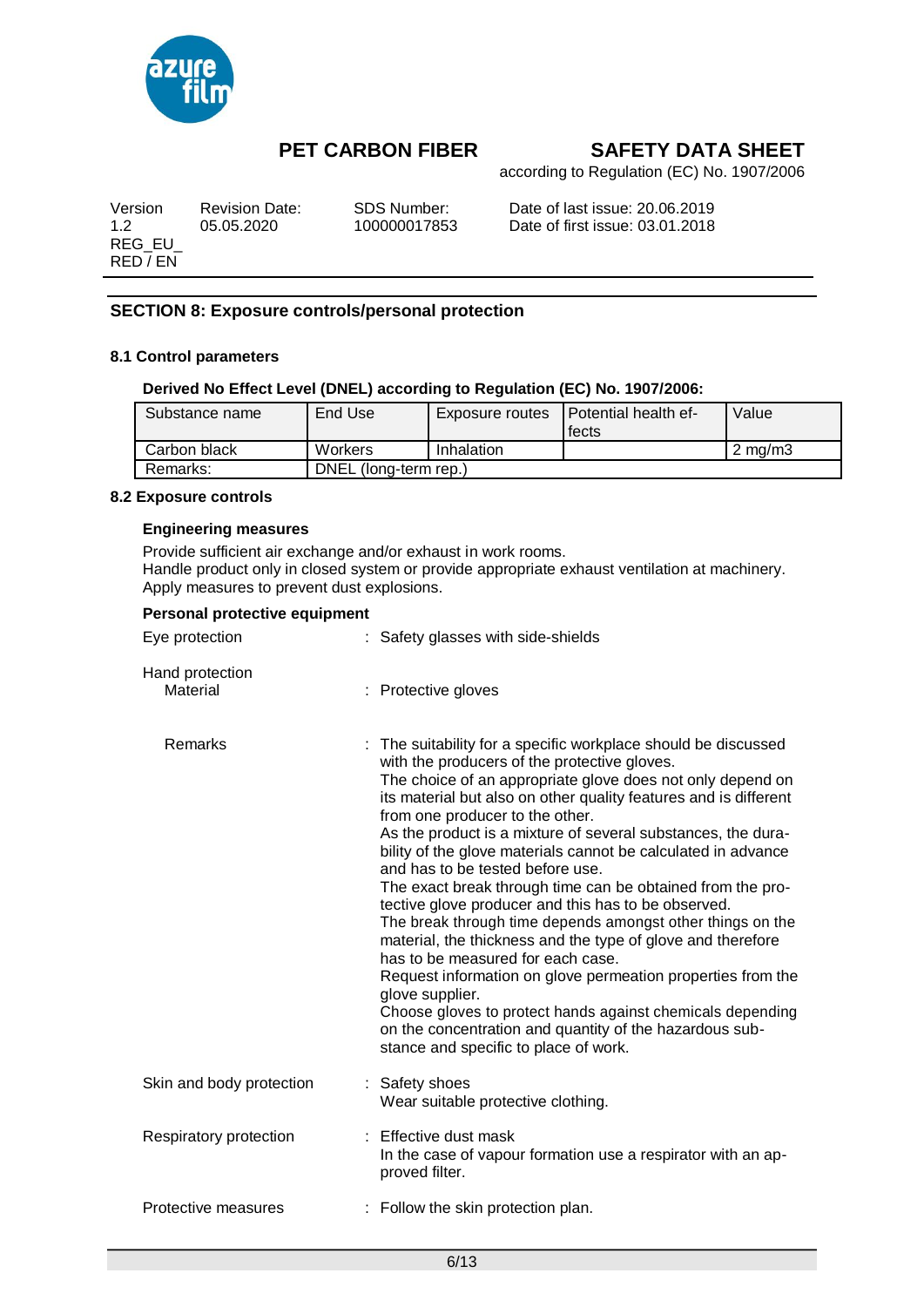

according to Regulation (EC) No. 1907/2006

Version Revision Date: SDS Number: Date of last issue: 20.06.2019 1.2 05.05.2020 100000017853 Date of first issue: 03.01.2018 REG\_EU\_ RED / EN

### **SECTION 9: Physical and chemical properties**

# **9.1 Information on basic physical and chemical properties**

| Appearance                                            |                | granular                                                                  |
|-------------------------------------------------------|----------------|---------------------------------------------------------------------------|
| Colour                                                |                | black                                                                     |
| Odour                                                 |                | characteristic                                                            |
| <b>Odour Threshold</b>                                |                | not determined                                                            |
| pH                                                    |                | not determined                                                            |
| Melting point/range                                   | ÷              | not determined                                                            |
| Boiling point/boiling range                           | ÷.             | not determined                                                            |
| Flash point                                           |                | not determined                                                            |
| Flammability (solid, gas)                             | $\mathbb{R}^n$ | No data available                                                         |
| Upper explosion limit / Upper :<br>flammability limit |                | No data available                                                         |
| Lower explosion limit / Lower<br>flammability limit   | $\mathcal{L}$  | The product is not explosive at itself, but it may form explosive<br>dust |
|                                                       |                |                                                                           |
| Vapour pressure                                       | ÷              | not determined                                                            |
| Relative density                                      |                | No data available                                                         |
| Density                                               |                | $1,4$ g/cm3                                                               |
| Solubility(ies)<br>Water solubility                   |                | not determined                                                            |
| Solubility in other solvents :                        |                | not determined                                                            |
| Partition coefficient: n-<br>octanol/water            |                | : No data available                                                       |
| Ignition temperature                                  |                | not determined                                                            |
| Decomposition temperature                             |                | No data available                                                         |
| Viscosity<br>Viscosity, dynamic                       |                | Not applicable                                                            |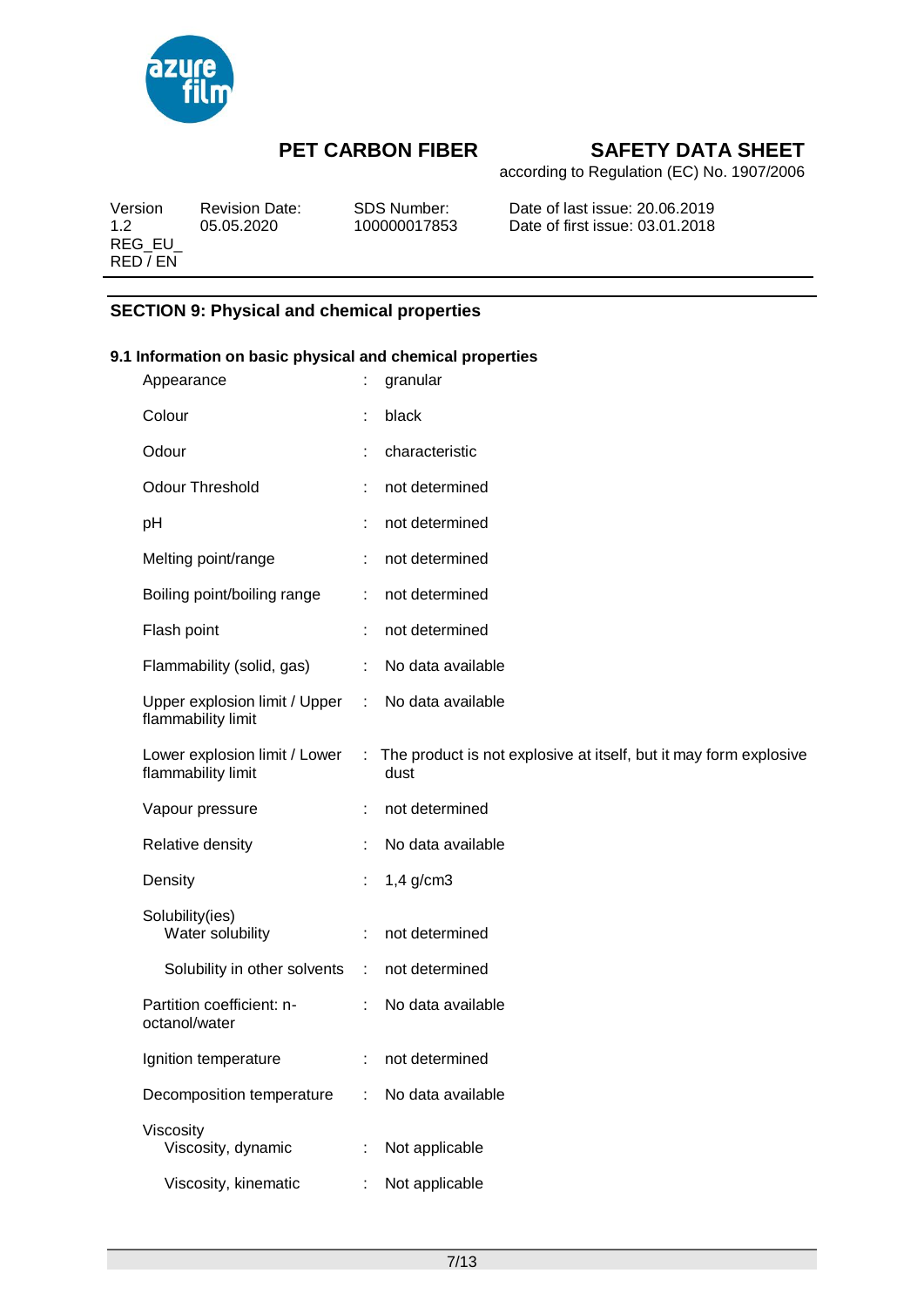

according to Regulation (EC) No. 1907/2006

| Version<br>1.2<br>REG_EU_<br>RED / EN | <b>Revision Date:</b><br>05.05.2020          | <b>SDS Number:</b><br>100000017853                                                         | Date of last issue: 20.06.2019<br>Date of first issue: 03.01.2018                                           |  |
|---------------------------------------|----------------------------------------------|--------------------------------------------------------------------------------------------|-------------------------------------------------------------------------------------------------------------|--|
|                                       | 9.2 Other information                        |                                                                                            |                                                                                                             |  |
|                                       | Conductivity                                 | not determined                                                                             |                                                                                                             |  |
|                                       | <b>SECTION 10: Stability and reactivity</b>  |                                                                                            |                                                                                                             |  |
| 10.1 Reactivity                       |                                              |                                                                                            |                                                                                                             |  |
|                                       |                                              | No decomposition if stored and applied as directed.                                        |                                                                                                             |  |
|                                       | 10.2 Chemical stability                      |                                                                                            |                                                                                                             |  |
|                                       | The product is chemically stable.            |                                                                                            |                                                                                                             |  |
|                                       | 10.3 Possibility of hazardous reactions      |                                                                                            |                                                                                                             |  |
|                                       | Hazardous reactions                          |                                                                                            | : Finely dispersed particles form explosive mixtures with air.<br>Burning produces noxious and toxic fumes. |  |
|                                       | 10.4 Conditions to avoid                     |                                                                                            |                                                                                                             |  |
|                                       | Conditions to avoid                          | : Keep away from heat and sources of ignition.<br>Avoid dust formation.<br>Avoid moisture. |                                                                                                             |  |
|                                       | 10.5 Incompatible materials                  |                                                                                            |                                                                                                             |  |
|                                       | Materials to avoid                           | : No data available                                                                        |                                                                                                             |  |
|                                       | 10.6 Hazardous decomposition products        |                                                                                            |                                                                                                             |  |
| Aldehydes                             | Sulphur compounds<br>Organic acids           | Carbon monoxide, carbon dioxide and unburned hydrocarbons (smoke).                         |                                                                                                             |  |
|                                       | <b>SECTION 11: Toxicological information</b> |                                                                                            |                                                                                                             |  |
|                                       | 11.1 Information on toxicological effects    |                                                                                            |                                                                                                             |  |
|                                       | <b>Acute toxicity</b>                        |                                                                                            |                                                                                                             |  |
| <b>Product:</b>                       |                                              |                                                                                            |                                                                                                             |  |
|                                       | Acute oral toxicity                          | No data available                                                                          |                                                                                                             |  |
|                                       | Acute inhalation toxicity                    | : No data available                                                                        |                                                                                                             |  |
|                                       | Acute dermal toxicity                        | : No data available                                                                        |                                                                                                             |  |

#### **Skin corrosion/irritation**

### **Product:**

May cause skin irritation. May cause irritation of respiratory tract.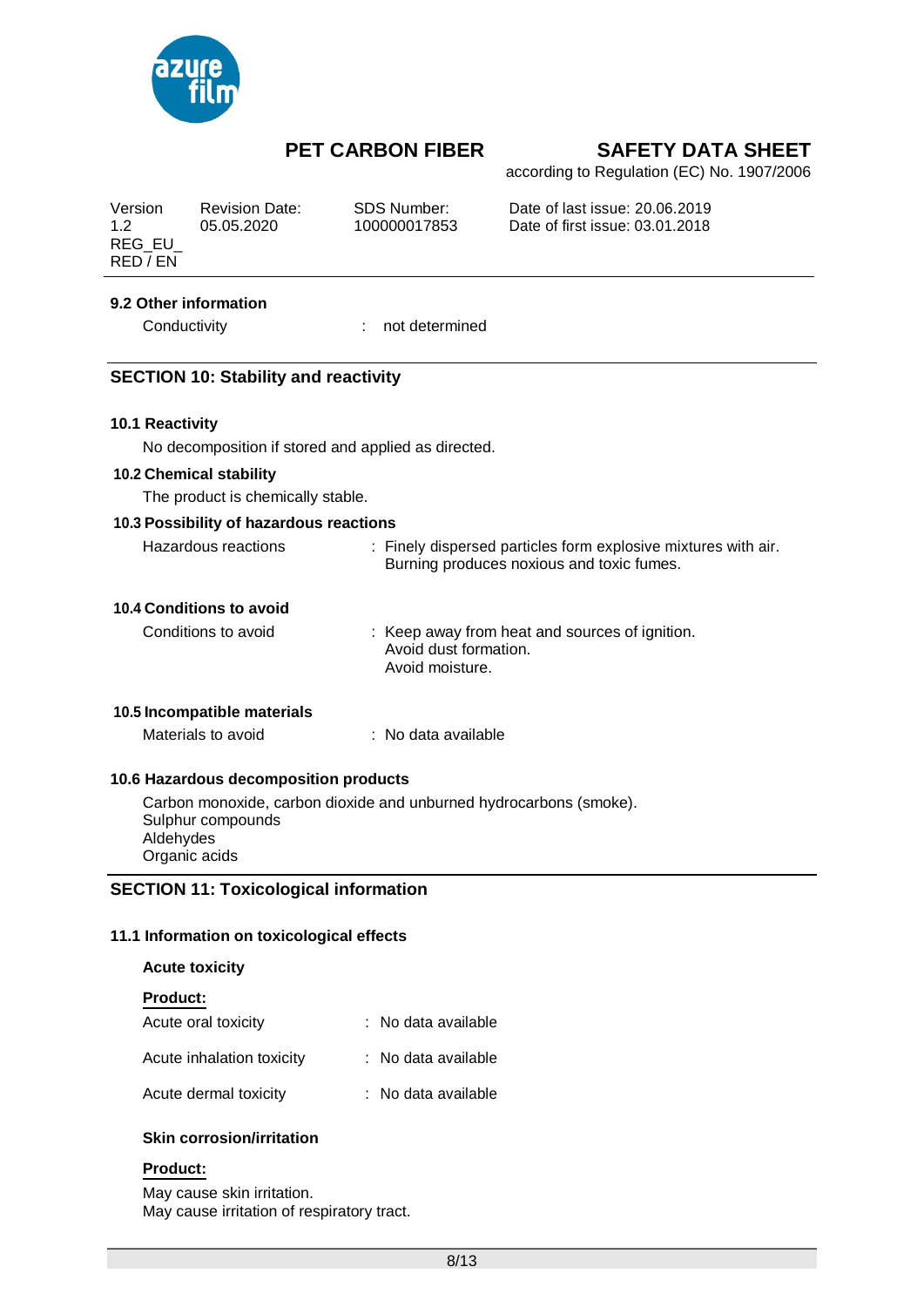

according to Regulation (EC) No. 1907/2006

REG\_EU\_ RED / EN

Version Revision Date: SDS Number: Date of last issue: 20.06.2019 1.2 05.05.2020 100000017853 Date of first issue: 03.01.2018

### **Serious eye damage/eye irritation**

#### **Product:**

Dust contact with the eyes can lead to mechanical irritation.

#### **Respiratory or skin sensitisation**

### **Product:**

No known sensitising effect.

### **Germ cell mutagenicity**

#### **Product:**

| Genotoxicity in vitro | : No data available |
|-----------------------|---------------------|
|-----------------------|---------------------|

| Genotoxicity in vivo |  | : No data available |
|----------------------|--|---------------------|
|----------------------|--|---------------------|

### **Carcinogenicity**

#### **Product:**

This information is not available.

#### **Reproductive toxicity**

### **Product:**

Effects on fertility **:** No data available

### **STOT - single exposure**

**Product:** No data available

### **STOT - repeated exposure**

#### **Product:** No data available

# **Aspiration toxicity**

# **Product:**

No data available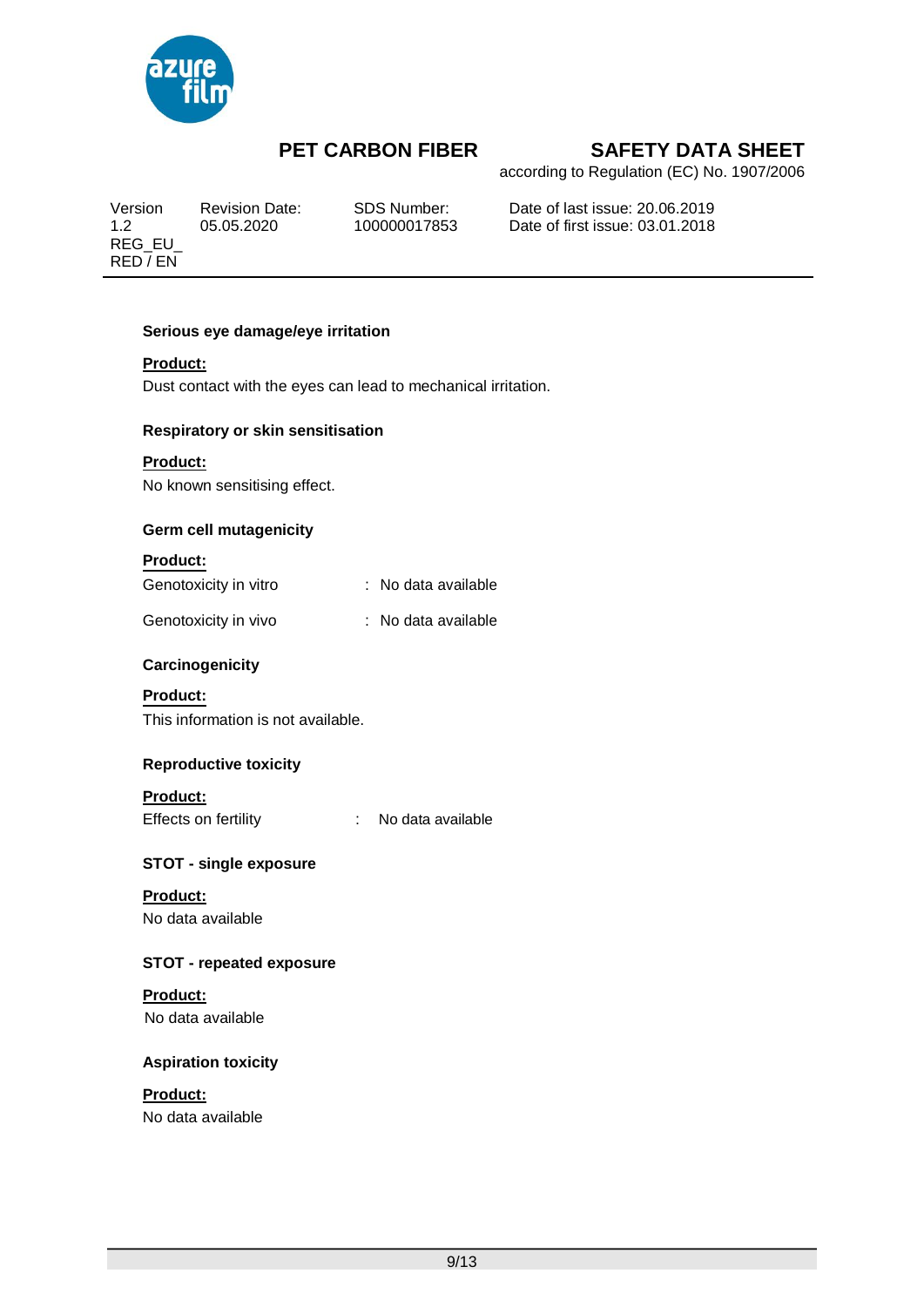

according to Regulation (EC) No. 1907/2006

Version Revision Date: SDS Number: Date of last issue: 20.06.2019 1.2 05.05.2020 100000017853 Date of first issue: 03.01.2018 REG\_EU\_ RED / EN

### **SECTION 12: Ecological information**

#### **12.1 Toxicity**

| <b>Product:</b>                                        |                                     |
|--------------------------------------------------------|-------------------------------------|
| Toxicity to fish                                       | : No data available                 |
| Toxicity to daphnia and other<br>aquatic invertebrates | : No data available                 |
| Toxicity to algae                                      | $:$ No data available               |
| Toxicity to microorganisms                             | $\blacksquare$<br>No data available |

### **12.2Persistence and degradability**

# **Product:**

| Biodegradability | No data available |
|------------------|-------------------|
|                  |                   |

#### **12.3Bioaccumulative potential**

| <b>Product:</b> |
|-----------------|
|-----------------|

| <b>Bioaccumulation</b> | No data available |
|------------------------|-------------------|
|                        |                   |

### **12.4Mobility in soil**

| <b>Product:</b> |                   |
|-----------------|-------------------|
| <b>Mobility</b> | No data available |

#### **12.5Results of PBT and vPvB assessment**

#### **Product:**

| Assessment | : This substance/mixture contains no components considered   |
|------------|--------------------------------------------------------------|
|            | to be either persistent, bioaccumulative and toxic (PBT), or |
|            | very persistent and very bioaccumulative (vPvB) at levels of |
|            | $0.1\%$ or higher                                            |

#### **12.6Other adverse effects**

#### **Product:**

| Additional ecological infor- | Should not be released into the environment. |
|------------------------------|----------------------------------------------|
| mation                       |                                              |

### **SECTION 13: Disposal considerations**

#### **13.1 Waste treatment methods**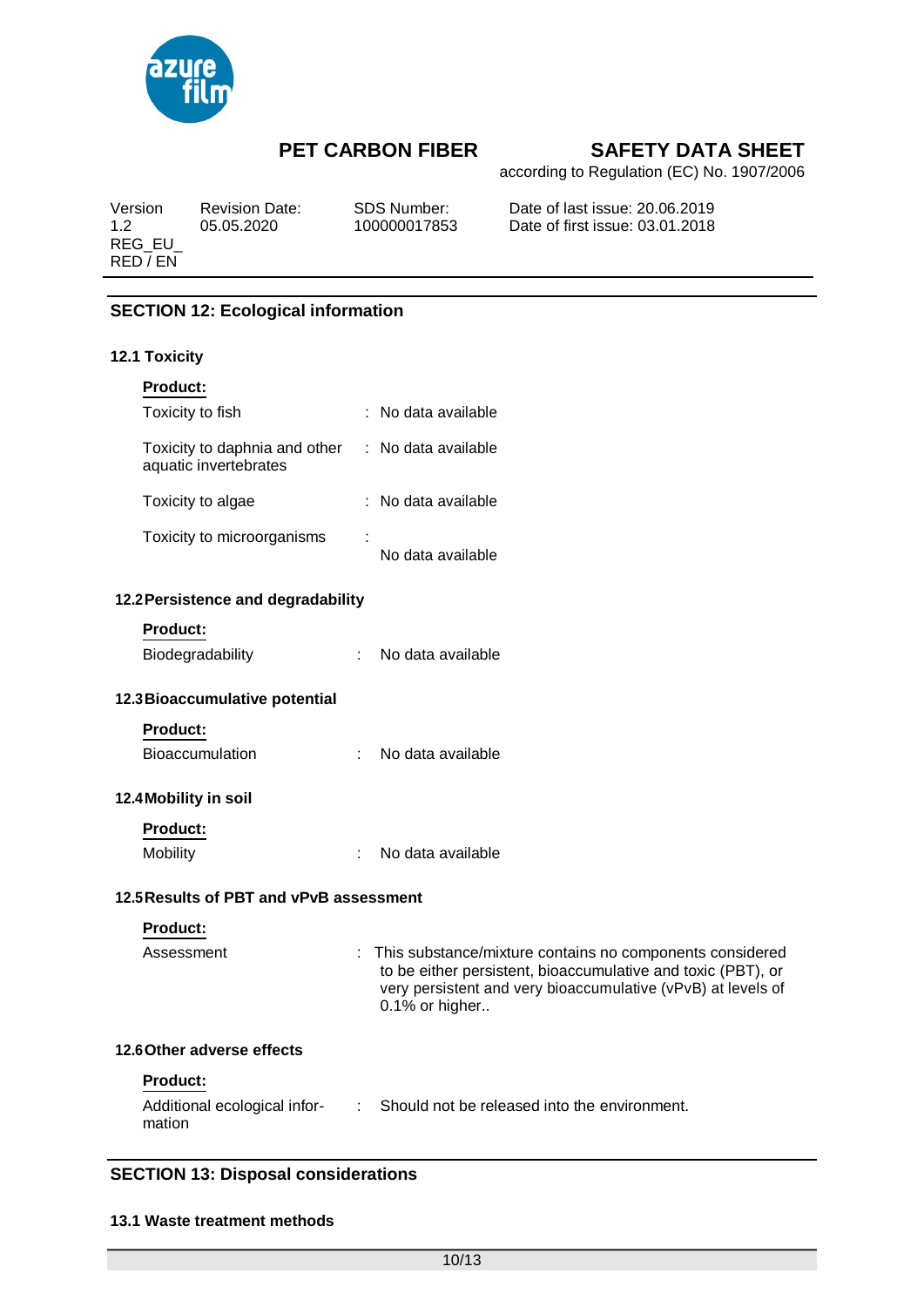

according to Regulation (EC) No. 1907/2006

| Version<br>1.2<br>REG EU<br>RED / EN | <b>Revision Date:</b><br>05.05.2020 | SDS Number:<br>100000017853   | Date of last issue: 20.06.2019<br>Date of first issue: 03.01.2018                                                                                                                                                                 |
|--------------------------------------|-------------------------------------|-------------------------------|-----------------------------------------------------------------------------------------------------------------------------------------------------------------------------------------------------------------------------------|
| Product                              |                                     | waste and hazardous waste.    | : Dispose of in accordance with the European Directives on<br>In accordance with local and national regulations.<br>According to the European Waste Catalogue, Waste Codes<br>are not product specific, but application specific. |
|                                      | Contaminated packaging              | Dispose of as unused product. | : Dispose of in accordance with local regulations.                                                                                                                                                                                |

#### **SECTION 14: Transport information**

#### **14.1 UN number**

Not regulated as a dangerous good

#### **14.2 UN proper shipping name**

Not regulated as a dangerous good

#### **14.3 Transport hazard class(es)**

Not regulated as a dangerous good

#### **14.4 Packing group**

Not regulated as a dangerous good

#### **14.5 Environmental hazards**

Not regulated as a dangerous good

#### **14.6 Special precautions for user**

Not applicable

#### **14.7 Transport in bulk according to Annex II of Marpol and the IBC Code**

Not applicable for product as supplied.

#### **SECTION 15: Regulatory information**

#### **15.1 Safety, health and environmental regulations/legislation specific for the substance or mixture**

#### **Other regulations:**

The product does not need to be labelled in accordance with EC directives or respective na-tional laws.

#### **15.2 Chemical safety assessment**

A Chemical Safety Assessment is not required for this substance.

### **SECTION 16: Other information**

#### **Full text of H-Statements**

| H317 | : May cause an allergic skin reaction.                        |
|------|---------------------------------------------------------------|
| H318 | : Causes serious eve damage.                                  |
| H334 | : May cause allergy or asthma symptoms or breathing difficul- |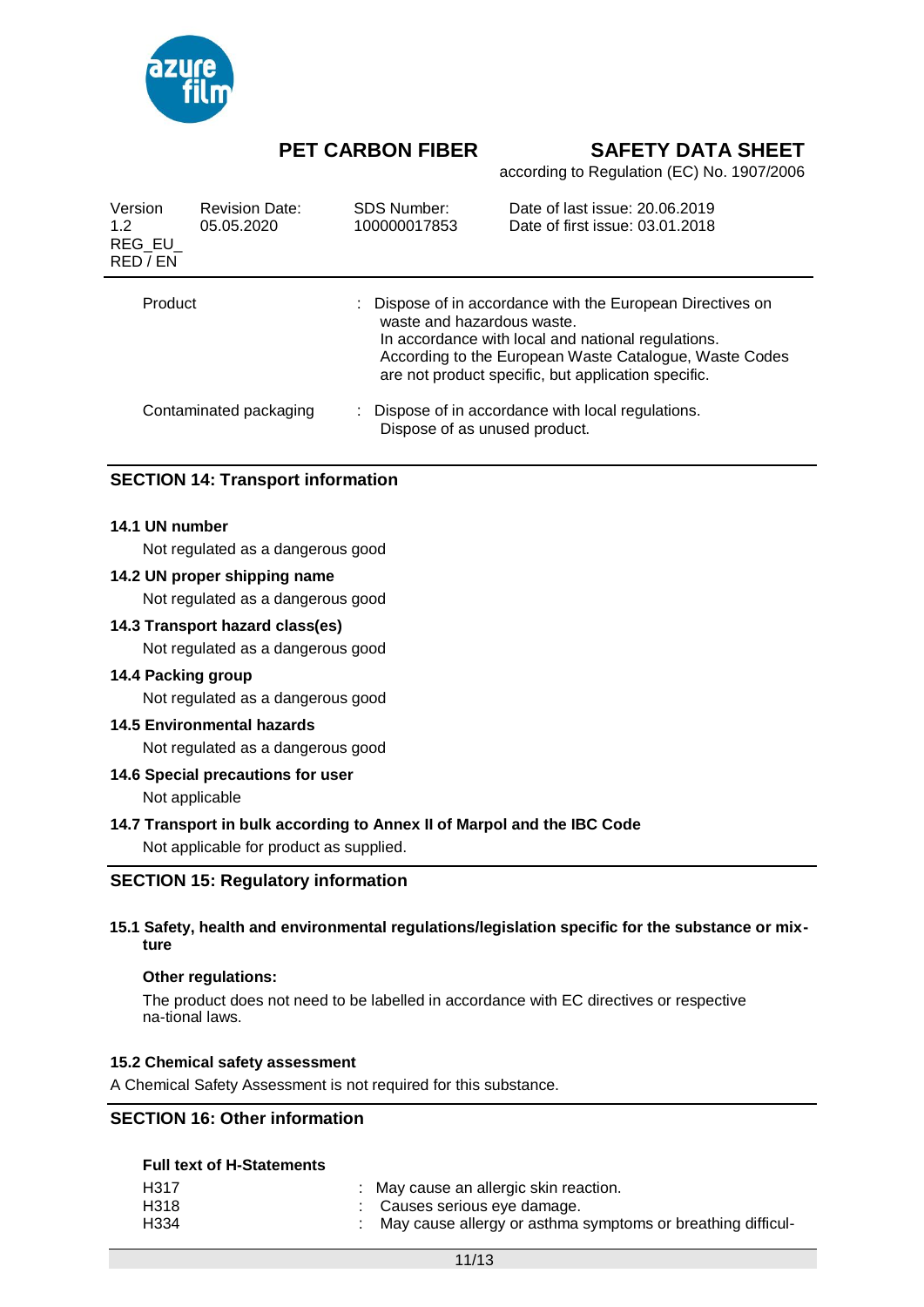

according to Regulation (EC) No. 1907/2006

| Version<br>1.2<br>REG EU<br>RED / EN | <b>Revision Date:</b><br>05.05.2020 | SDS Number:<br>100000017853 | Date of last issue: 20.06.2019<br>Date of first issue: 03.01.2018 |
|--------------------------------------|-------------------------------------|-----------------------------|-------------------------------------------------------------------|
|                                      |                                     |                             |                                                                   |

ties if inhaled.

#### **Full text of other abbreviations**

| Eve Dam.    | : Serious eye damage        |
|-------------|-----------------------------|
| Resp. Sens. | : Respiratory sensitisation |
| Skin Sens.  | : Skin sensitisation        |

ADN - European Agreement concerning the International Carriage of Dangerous Goods by Inland Waterways; ADR - European Agreement concerning the International Carriage of Dangerous Goods by Road; AICS - Australian Inventory of Chemical Substances; ASTM - American Society for the Testing of Materials; bw - Body weight; CLP - Classification Labelling Packaging Regulation; Regulation (EC) No 1272/2008; CMR - Carcinogen, Mutagen or Reproductive Toxicant; DIN - Standard of the German Institute for Standardisation; DSL - Domestic Substances List (Cana-da); ECHA - European Chemicals Agency; EC-Number - European Community number; ECx - Concentration associated with x% response; ELx - Loading rate associated with x% response; EmS - Emergency Schedule; ENCS - Existing and New Chemical Substances (Japan); ErCx - Concentration associated with x% growth rate response; GHS - Globally Harmonized System; GLP - Good Laboratory Practice; IARC - International Agency for Research on Cancer; IATA - International Air Transport Association; IBC - International Code for the Construction and Equip-ment of Ships carrying Dangerous Chemicals in Bulk; IC50 - Half maximal inhibitory concentra-tion; ICAO - International Civil Aviation Organization; IECSC - Inventory of Existing Chemical Substances in China; IMDG - International Maritime Dangerous Goods; IMO - International Mari-time Organization; ISHL - Industrial Safety and Health Law (Japan); ISO - International Organisa-tion for Standardization; KECI - Korea Existing Chemicals Inventory; LC50 - Lethal Concentration to 50 % of a test population; LD50 -Lethal Dose to 50% of a test population (Median Lethal Dose); MARPOL - International Convention for the Prevention of Pollution from Ships; n.o.s. - Not Otherwise Specified; NO(A)EC - No Observed (Adverse) Effect Concentration; NO(A)EL - No Observed (Adverse) Effect Level; NOELR - No Observable Effect Loading Rate; NZIoC - New Zealand Inventory of Chemicals; OECD - Organization for Economic Co-operation and Develop-ment; OPPTS - Office of Chemical Safety and Pollution Prevention; PBT - Persistent, Bioaccumu-lative and Toxic substance; PICCS - Philippines Inventory of Chemicals and Chemical Substanc-es; (Q)SAR - (Quantitative) Structure Activity Relationship; REACH - Regulation (EC) No 1907/2006 of the European Parliament and of the Council concerning the Registration, Evalua-tion, Authorisation and Restriction of Chemicals; RID - Regulations concerning the International Carriage of Dangerous Goods by Rail; SADT - Self-Accelerating Decomposition Temperature; SDS - Safety Data Sheet; SVHC - Substance of Very High Concern; TCSI - Taiwan Chemical Substance Inventory; TRGS - Technical Rule for Hazardous Substances; TSCA - Toxic Sub-stances Control Act (United States); UN - United Nations; vPvB - Very Persistent and Very Bioac-cumulative

#### **Further information**

Contact Point : AzureFilm d.o.o

| <b>Classification of the mixture:</b> |                  | <b>Classification procedure:</b> |
|---------------------------------------|------------------|----------------------------------|
| Eye Irrit. 2                          | H <sub>319</sub> | Calculation method               |
| Resp. Sens. 1                         | H <sub>334</sub> | Calculation method               |
| Skin Sens. 1                          | H <sub>317</sub> | Calculation method               |